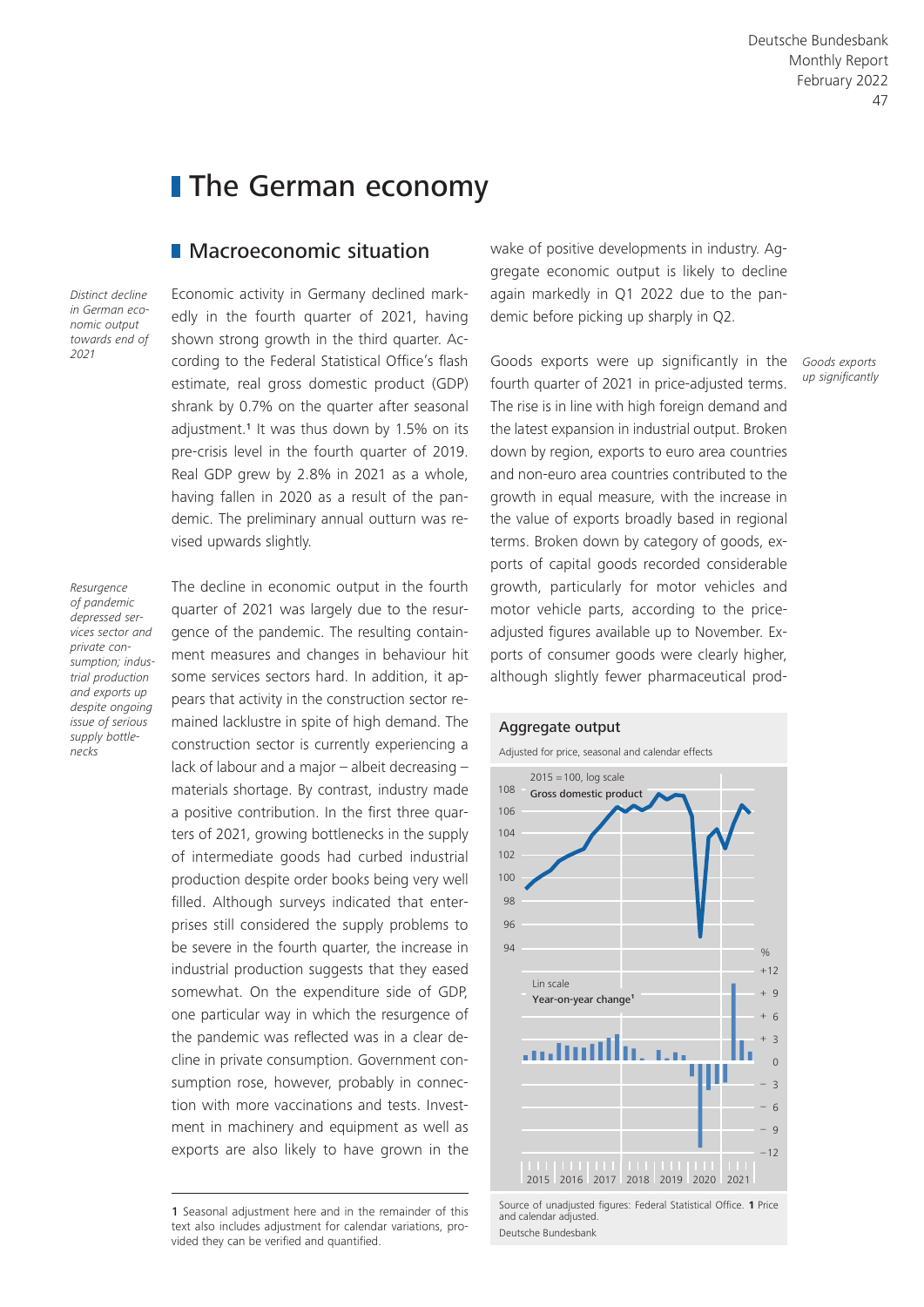#### Foreign trade



justed using the price indices for foreign trade. Deutsche Bundesbank

ucts were exported. Exports of intermediate goods edged up slightly.

*Investment in new machinery and equipment likely to have risen*

Investment in new machinery and equipment is likely to have risen in the fourth quarter. The slight easing of supply bottlenecks and increased capacity utilisation in manufacturing are likely to have boosted investment activity. Manufacturers of capital goods experienced a steep rise in domestic sales. In addition, the value of capital goods imports climbed strongly according to the figures available up until November. Enterprises are likely to have scaled back investment in their fleets of vehicles, however. This is indicated by the number of com-

mercial passenger vehicle registrations and registration figures for commercial vehicles, which dropped sharply in the fourth quarter.

Construction investment is likely to have remained lacklustre in the final quarter of 2021. Sales figures in the main construction sector available up to November increased strongly on the previous quarter in terms of value, but in real terms the rise was significantly smaller due to high price increases. Whilst investment in commercial buildings has probably risen markedly, investment in housing construction is likely to have remained virtually stable. Finishing trades, for which no sales data are available yet for the fourth quarter, could have dampened the overall figure. This is indicated by the sharp fall in output in the finishing trades.

Private consumption is likely to have gone down significantly in the fourth quarter of 2021, after it had shown a steep rise in the third quarter. The escalation of the pandemic dampened the consumption of high-contact services in particular. Sales in the hotel and restaurant sector, for example, declined strongly according to the price-adjusted figures available up to November. Real retail sales were likewise slightly lower. Bricks-and-mortar retailers of textiles, clothing, footwear and leather goods posted a particularly steep fall in sales. Sales of information and communication technology equipment and furniture, furnishings, household appliances and home improvement materials also experienced a considerable slump. This contrasted with a substantial rise in mail order and online trade. Car purchases are likely to have increased in the fourth quarter. This is indicated by the number of new private car registrations, which rose steeply according to the German Association of the Automotive Industry (VDA).

Imports of goods rose steeply in real terms in the fourth quarter of 2021, with imports from euro area countries and non-euro area countries expanding at a similar pace. Broken down by category of goods, the volume of consumer *Construction investment likely to be lacklustre*

*Private consumption down significantly*

*Steep rise in imports of goods*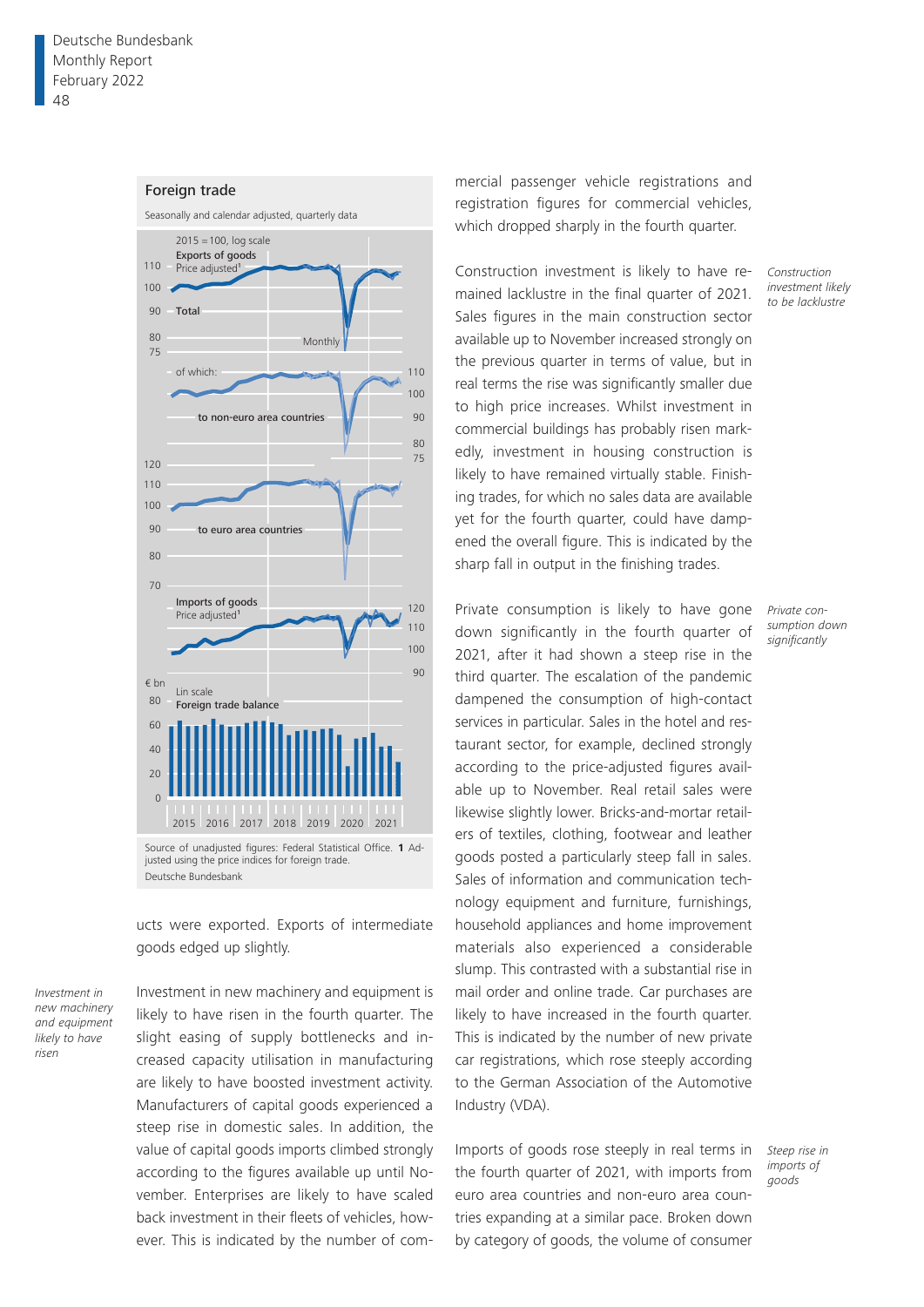goods imports saw a particularly substantial increase according to the figures available up to November. Considerably more pharmaceutical products were imported, which was probably partly connected with a greater number of vaccinations and tests. Imports of capital goods likewise increased steeply on the back of a sharp pick-up in imports of motor vehicles and motor vehicle parts.

# Sectoral trends

*Possible turnaround in industry*

After seasonal adjustment, industrial output was up significantly in the fourth quarter of 2021 compared with the third quarter (+1¾%). This could mark a turning point. Before this, industrial output had fallen sharply since the beginning of 2021. Growing bottlenecks in the supply of intermediate goods had prevented industry from benefiting from the high demand for industrial products. The recent rise in industrial output suggests a slight easing of the supply bottlenecks. This is consistent with the fact that delivery times increased to a smaller extent according to surveys conducted by IHS Markit. However, the share of enterprises in the manufacturing sector reporting production delays due to supply bottlenecks rose further in the fourth quarter according to ifo Institute surveys. The higher industrial output in the fourth quarter was attributable to a rise in the production of capital goods. Motor vehicle production, in particular, experienced a significant increase following a strong slump. Other transport equipment was up substantially, too. By contrast, there was a clear drop in the manufacture of machinery and equipment and the production of computer, electronic and optical products was slightly lower. The production of consumer goods remained broadly unchanged, although more pharmaceutical products were produced. Intermediate goods production declined slightly. Overall, industrial output was still down by 4¾% on the pre-crisis level of the fourth quarter of 2019.

#### Output in industry and in construction

2015 = 100, seasonally and calendar adjusted, quarterly data, log scale



Source of unadjusted figures: Federal Statistical Office. **1** Main construction sector and finishing trades. Deutsche Bundesbank

According to the ifo Institute, capacity utilisation of tangible fixed assets in manufacturing rose slightly between the surveys in October and January and was distinctly above its longterm average. Manufacturers of capital goods saw a particularly steep rise in capacity utilisation. This is consistent with the robust growth in capital goods production. Producers of consumer goods also experienced a marked increase in capacity utilisation, however, whereas there was a slight fall in the intermediate goods sector.

Construction output was clearly down again in the fourth quarter after adjustment for seasonal variations (-2%). This was due to considerably less production in the finishing trades. It should be noted, however, that initial data often undergo substantial revision. The slightly higher output in the main construction sector was not enough to offset the decline in the finishing trades. Sluggish activity in the construction sector might be related to a shortage of

*Slight increase in industrial capacity utilisation*

*Construction output clearly down again*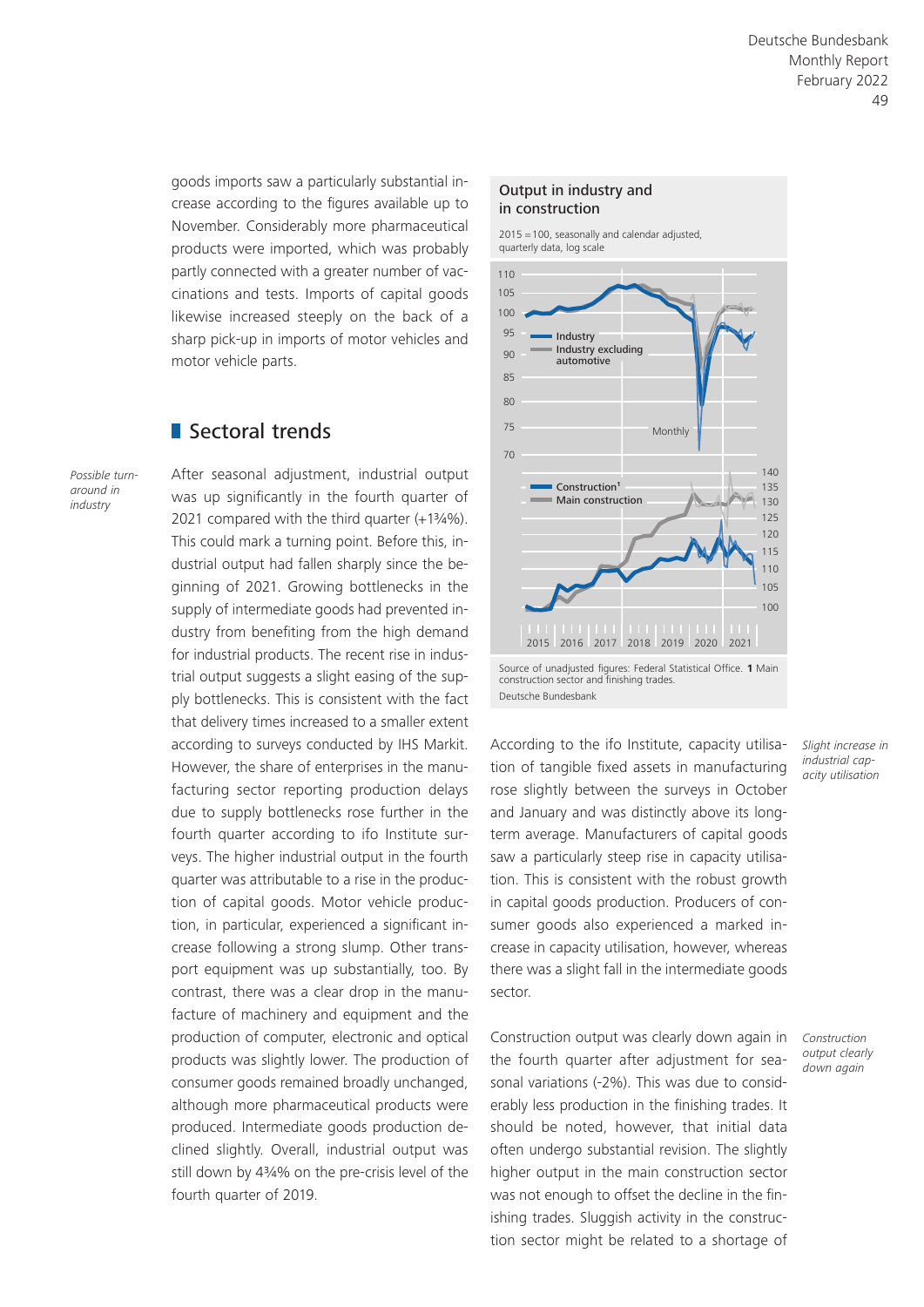labour. The percentage of enterprises in the main construction sector reporting a disruption to production due to a lack of staff reached a new high, according to surveys by the ifo Institute. By contrast, various economic indicators suggest favourable conditions for growth in construction in the fourth quarter. Although high from a long-term perspective, the share of firms suffering from material shortages was in decline. At the same time, demand for construction work remained brisk, with the reach of the order books in the main construction sector as determined by ifo Institute surveys attaining a new record high. This resulted in a further steep rise in the cost of construction work, however. Equipment utilisation edged up again and remains at a high level from a longterm perspective.

*Distinct adverse effect on services sector*

Economic output in the services sectors is likely to have fallen markedly due to the resurgence in pandemic activity. On an average of October and November – the last period for which figures are available – price-adjusted sales in the hotel and restaurant sector were down sharply compared with the third quarter. Real retail sales declined only slightly in the fourth quarter, which was due mainly to the fact that mail order and online trade was up substantially. Motor vehicle trade is also likely to have been sluggish. According to data provided by the German Association of the Automotive Industry (VDA), new passenger car registrations dropped significantly due to the strong decline in commercial vehicle registrations. By contrast, data available up to November show that priceadjusted wholesale sales rose slightly in line with developments in industry. Results of ifo Institute surveys assessing the situation indicate weak business activity in most of the remaining services sectors.

## **Labour market**

*Labour market recovery continued in Q4*

The factors that curbed economic activity in the fourth quarter had barely any impact on the labour market. Employment continued to

recover, and both unemployment and the use of short-time working arrangements fell substantially. Leading indicators suggest only a comparatively mild dip in the labour market in the first quarter of 2022, despite the currently high infection rates.

Employment levels rose significantly in the last few months of 2021. On an average of the fourth quarter, the seasonally adjusted number of persons in work rose by 157,000 on the quarter overall, representing an increase of 0.3%. The employment losses at the beginning of the pandemic were therefore already recouped for the most part. Nonetheless, the number of persons in employment was still down by ½% compared with the beginning of 2020. Employment subject to social security contributions presents a much more favourable picture. The core form of employment, which received massive support through the use of short-time work during the crisis, is now just over 1% higher than the high pre-crisis employment level. By contrast, exclusively low-paid part-time employment plays a role as a flexibility reserve; it moved in line with the severity of the containment measures during the pandemic. The importance of its role also left a mark in wholesale and retail trade and the hotel and restaurant sector, which were particularly hard hit by the measures.

The share of employment shifted across the *Jobs subject to*  sectors during the crisis and these trends have also continued in the past few months. On an *remain on*  average of October and November, the IT sector, business-related services (excluding temporary agency employment) and construction registered the largest increase in employment subject to social security contributions compared with the previous quarter. The previous relatively strong recovery in the hotel and restaurant sector ground to a halt again with the Delta wave of the pandemic. A slight improvement was observed in other services sectors. The number of employees in manufacturing remained no more than stable, however. Temporary agency employment, whose employees

*Employment up again significantly in fourth quarter, jobs subject to social security contributions well above pre-crisis levels*

*social security contributions upward trajectory in several services sectors*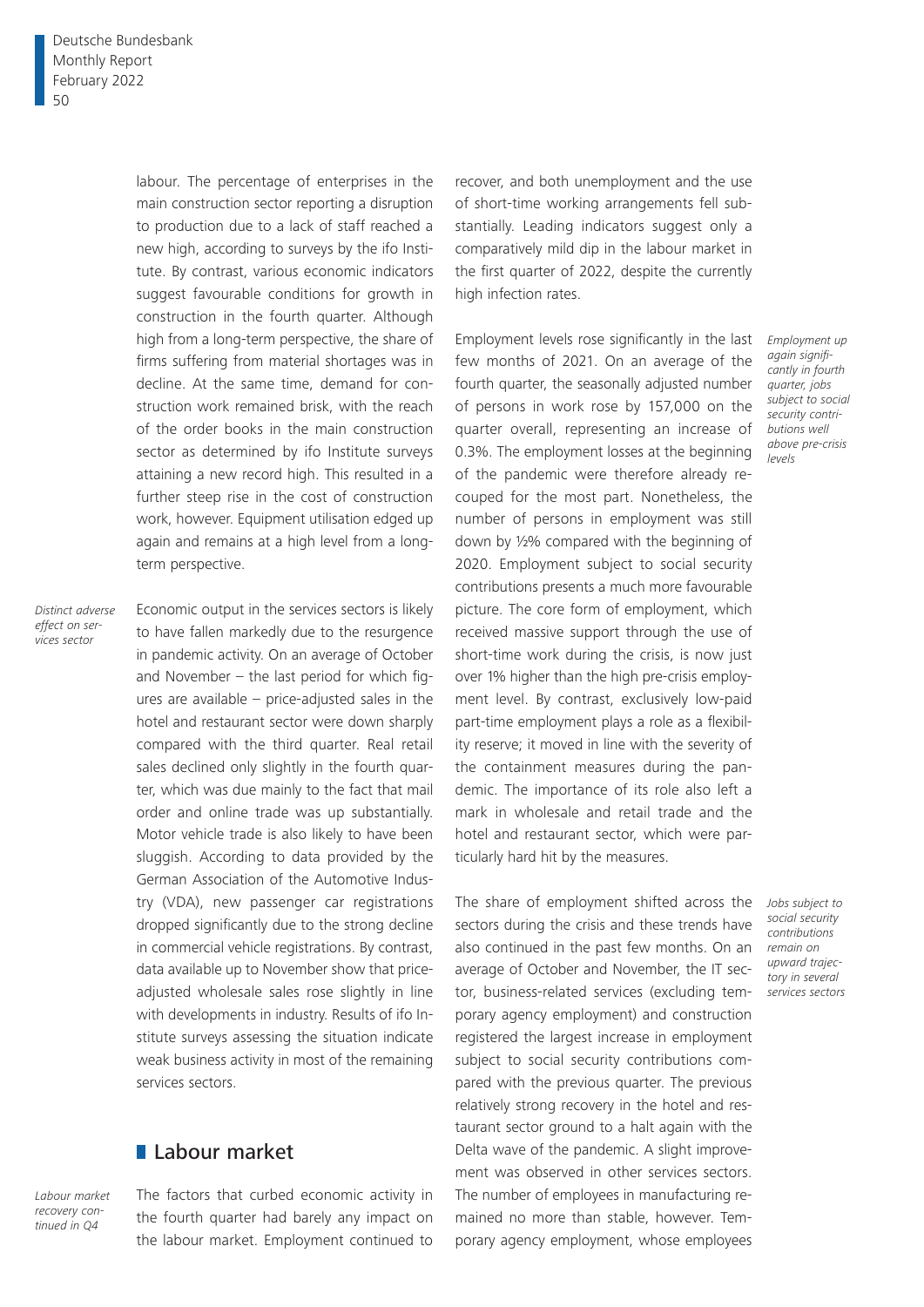are often deployed in industry, even declined somewhat.

*Short-time working scaled back further*

Cyclical short-time working declined further up to November last year, albeit at a slower pace than in the third quarter. According to the initial estimate by the Federal Employment Agency, 574,000 persons were still in economically induced short-time work in November, almost one-tenth of the highest level in April 2020. However, a slight increase may be expected again in the coming months due to the intensification of the pandemic. The number of persons named in notifications of short-time work rose in November, but an even greater increase was noted in December and January. Nonetheless, registrations were down considerably on the level seen during the second coronavirus wave last year. Wholesale and retail trade and the hotel and restaurant sector were once again primarily affected.

*Unemployment almost down to pre-crisis level*

Registered unemployment was also down significantly. In the quarter under review, it declined by 117,000 persons in seasonally adjusted terms, with the unemployment rate falling by 0.2 percentage point. In January 2022, the number of unemployed persons continued to drop to a new total of 2.34 million, or 5.1%, thus almost matching the low of the first quarter of 2020 again. However, the pandemic has caused a rise in the share of unemployed persons receiving the basic allowance for job seekers or those who are long-term unemployed. These persons have often not received any vocational training and, in particular, face the threat of their labour market-related skills becoming worthless. This makes it more difficult for them to return to employment, even in view of the ongoing shortage of qualified personnel. On the other hand, the number of unemployed persons claiming insurance benefits who are relatively easy to place is already lower than immediately before the outbreak of the pandemic.

Labour shortages returned to many industries with the recovery in the third and fourth quar-



Sources of unadjusted figures: Federal Statistical Office and Federal Employment Agency. **1** Not seasonally adjusted. **2** Excluding seasonal jobs. Deutsche Bundesbank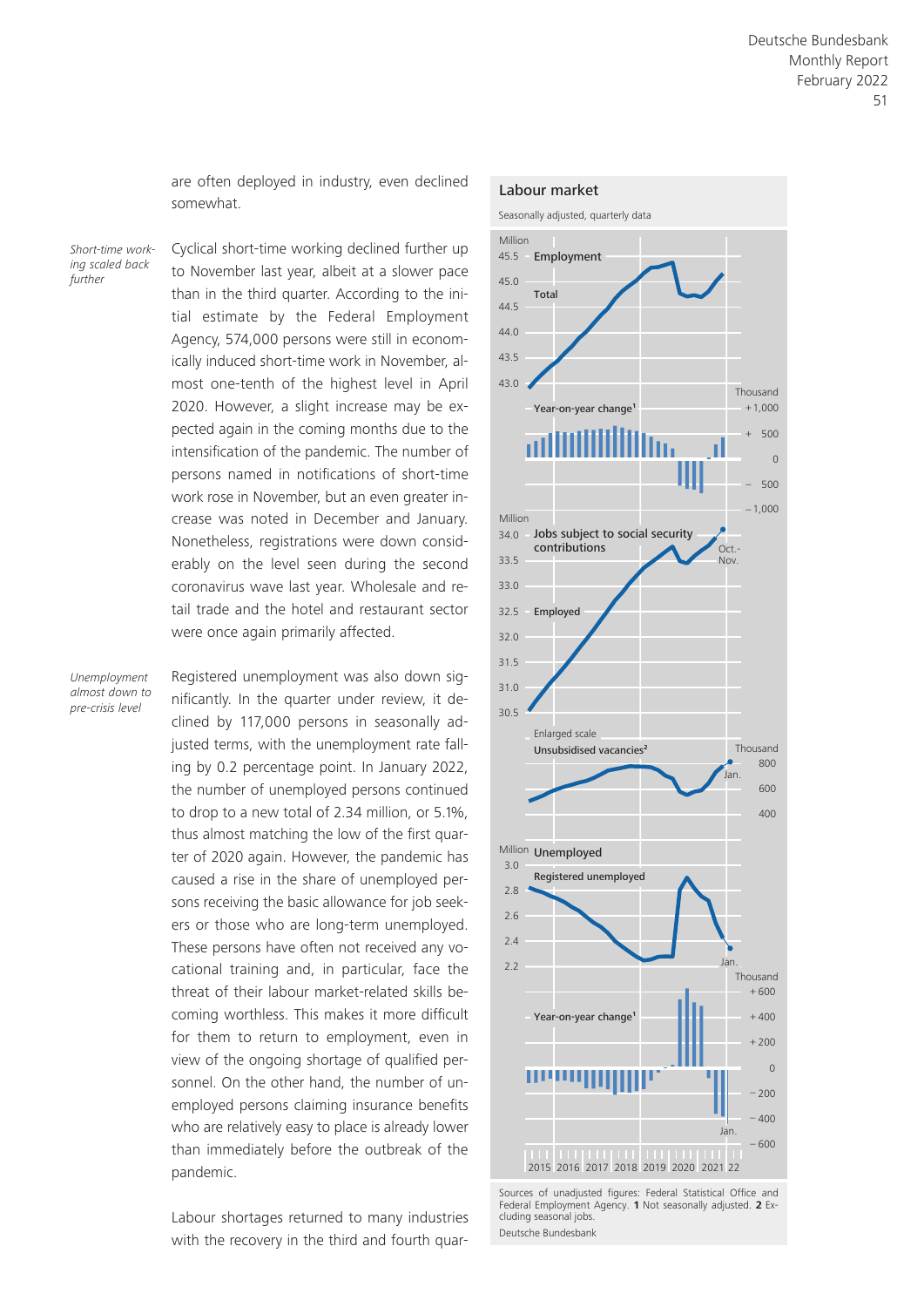Deutsche Bundesbank Monthly Report February 2022 52

*Labour supply falls due to unfavourable age structure effect and lower levels of migration during pandemic*

ters of 2021. The situation was exacerbated by the impact of a negative age structure on labour supply. This results from the demographic situation in Germany and has become increasingly noticeable since 2020. It is also the main reason for the lower labour force participation rate. By contrast, only a few persons have withdrawn from the labour market during the crisis due to "discouraged worker" effects. Immigration is also down on previous years, however. The sequencing of pandemic-induced closures and openings is clearly reflected in the monthly immigration statistics published by Germany's Federal Statistical Office. Statistics for net migration to Germany recovered quickly with the easing of respective measures. In the second half of 2020 and the second half of 2021, the number of migrants was even higher than in the second half of 20192 but this was not enough to compensate for the low level of immigration in the first six months of both 2020 and 2021. The labour force is currently markedly smaller overall than before the pandemic.

*Recruitment plans expansionary in both short and medium term*

The leading labour market indicators deteriorated over the past few months. The unemployment barometer of the Institute for Employment Research (IAB) is currently in neutral territory. This would suggest unemployment remaining at the current low level over the next few months, but not declining further. By contrast, the employment barometers of the ifo Institute and the IAB show that the willingness of enterprises to recruit new staff is down only moderately. Overall, the expansionary recruitment plans of enterprises continue to predominate in the short term but there are fundamental signs of employment growth as well. The reported number of vacancies subject to social security contributions has already been rising for one and a half years and is now higher than at the beginning of 2020. A very high number of job vacancies are being reported to the Federal Employment Agency. However, the vacancy period for open positions has likewise already returned to the record level seen before the crisis. This is consistent with the various reports of labour shortages. Furthermore, a lack of personnel during the Omicron wave could distinctly curb the number of hours worked in the first quarter.

### **NA** Wages and prices

Negotiated wages climbed more sharply in the fourth quarter of 2021 than in the third quarter. Including additional benefits, they were up by 1.5% on the year in the fourth quarter, compared with 1.0% in the previous quarter. In both quarters, these growth rates were, however, depressed by delays in paying out bonuses and negative base effects as a result of high coronavirus bonuses a year earlier. Basic remuneration, which more accurately reflects the underlying momentum of developments in negotiated wages, rose slightly more strongly both in the third and fourth quarters, at 1.4% and 1.8% on the year, respectively. Actual earnings are likely to have risen considerably more robustly than negotiated wage rates in line with the marked reduction in short-time work in the fourth quarter.

Looking at 2021 as a whole, negotiated wages rose significantly less, at just 1.5%, than in the year before. This was chiefly because the pandemic resulted in modest wage agreements. Actual earnings, meanwhile, rose a hefty 3.2% according to provisional calculations by the Federal Statistical Office, mainly as a result of the marked drop in short-term work. The wage drift was consequently well into positive territory again, at 1.6 percentage points, after a clear decline in 2020.

In the ongoing year, the rise in negotiated wage rates is still largely influenced by wage agreements concluded in previous years. At the *Negotiated wages rose more sharply in Q4 than in Q3; actual earnings probably climbed considerably again*

*Wage drift well into positive territory again in 2021*

<sup>2</sup> 5% more persons moved to Germany on balance in the second half of 2020 compared to one year earlier. It was 55% fewer in the first half of the year, however. The decline of just over one-third in the first half of 2021 compared to the pre-crisis year was likewise considerable. According to statistics up to November 2021, on balance 42% more persons have already moved to Germany than in the corresponding period of 2019.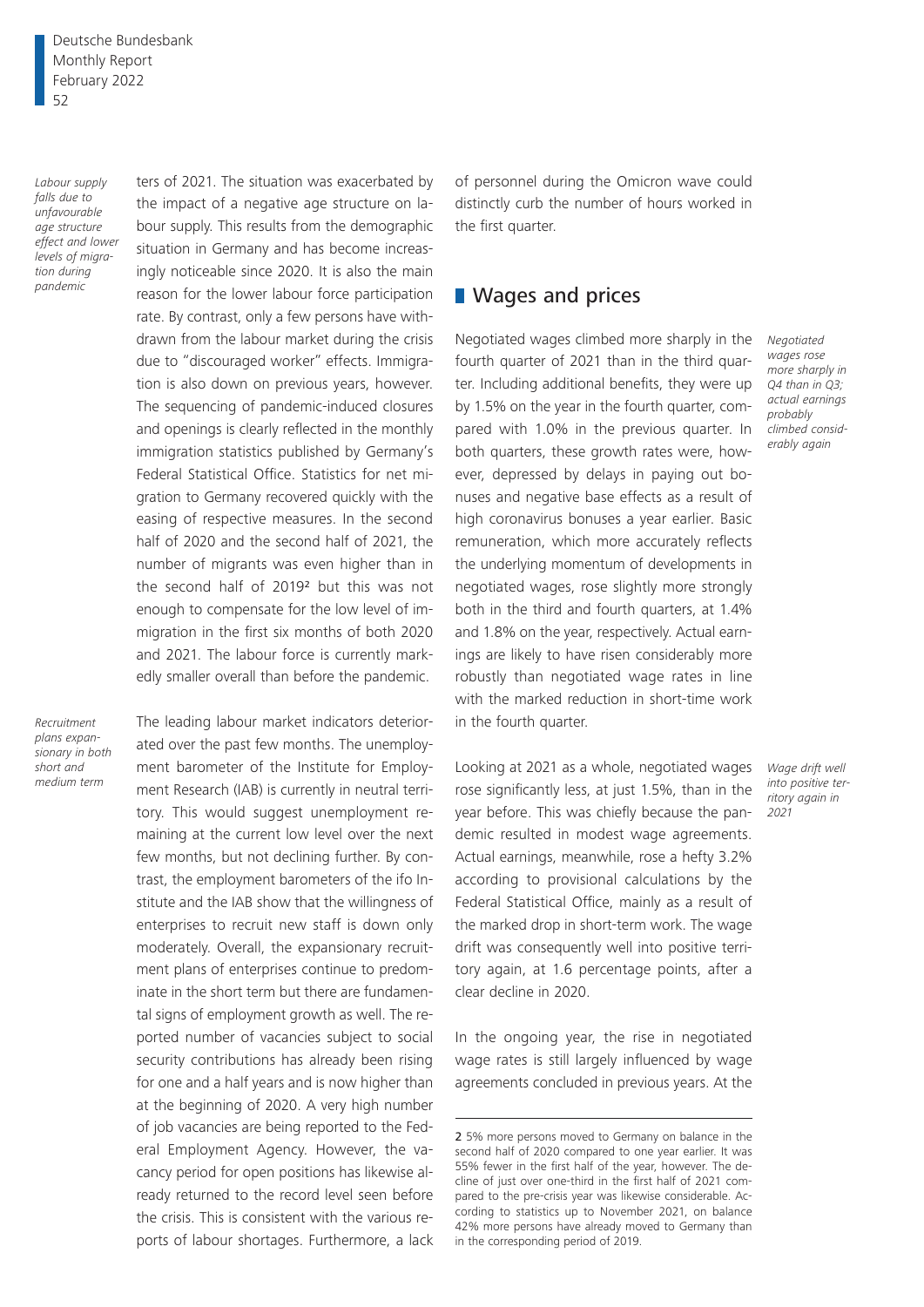*Small 2022 wage round in an environment of high inflation rates*

time the agreements were made, there was a great deal of uncertainty surrounding the economic outlook, and inflation rates were low. The situation will likely be different in this year's small wage round for roughly 8 million employees. However, the trade unions' wage demands are currently only slightly higher than last year, at 5% to 6% for a period of 12 months. Nonetheless, they could potentially be higher in the future. The German Mining, Chemical and Energy Industries Union (IG BCE), for instance, has not yet specified its concrete wage demand for the chemical industry, but has indicated that it is aiming for a perceptible increase in real wages given high inflation rates and a high inflation outlook, amongst other factors. Later in the year, wage negotiations will take place, inter alia, in the insurance sector, in the printing industry, the steel industry, the private transport industry and, in the fourth quarter, in the metal and electrical engineering industry. The favourable macroeconomic outlook, increasing labour market shortages and high inflation rates could then help bring about markedly higher wage agreements than in the recent past.

*Planned increase of general minimum wage to €12 per hour raises pressure on aggregate wages*

The general statutory minimum wage has stood at €9.82 per hour since 1 January 2022, and is set to increase to €10.45 per hour on 1 July 2022. The Federal Labour Minister is aiming to lift it to €12 per hour from 1 October 2022. This political intervention in the wagesetting process would raise pay distinctly in the lower wage brackets as well as having a marked impact on the wage brackets above, thus presumably increasing upward pressure on aggregate wages. Looking at the historical relationships, the macroeconomic effects will probably be manageable (see the box on pp. 54 f.). However, in the current environment of very high inflation rates, a potentially stronger passthrough of wages to prices cannot be ruled out.

*Inflation rate hit record level at end of 2021*

Consumer price inflation continued to accelerate in the final quarter of 2021. Between October and December, the Harmonised Index of Consumer Prices (HICP) rose by an average of



Deutsche Bundesbank (negotiated rates of pay). **1** Wage drift is calculated as the annual change in the ratio of actual earnings to negotiated rates of pay. Deutsche Bundesbank

1.2% on the quarter in seasonally adjusted terms. This compares with a gain of 1.0% in the third quarter. The higher inflation rate was chiefly due to energy prices, which increased even more sharply than before in line with crude oil prices. Growth in prices for food, services and non-energy industrial goods remained strong, but was slightly down on the previous quarter. The HICP rose very significantly by 5.4% on the year, following 3.5% in the third quarter. Excluding energy and food, the inflation rate grew from 2.1% to 3.6%, thus also reaching its highest level since the euro area was established.

At 3.2%, average consumer price inflation for 2021 increased very considerably on the year. One factor was that the base effect of the temporary reduction in VAT rates in the second half of 2020 significantly increased inflation rates in the corresponding period of 2021.<sup>3</sup> Another

*On an annual average, consumer prices rose very considerably in 2021*

3 See Deutsche Bundesbank (2021b).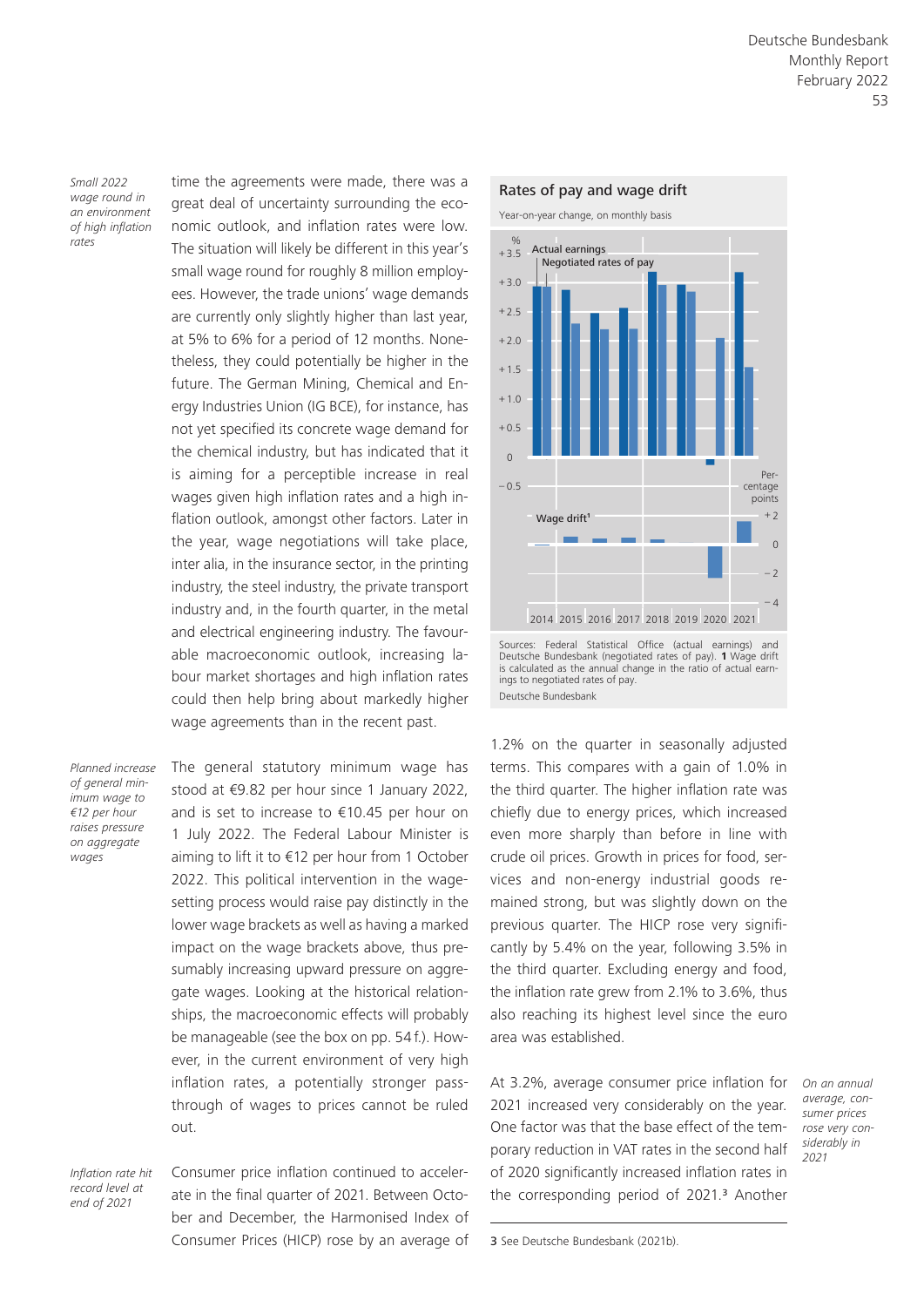# The macroeconomic impact of the planned increase in the general statutory minimum wage to €12 per hour

Under the coalition agreement, the general statutory minimum wage is set to be raised to €12 an hour. This increase, according to reports, is scheduled to take effect on 1 October 2022 and would be in addition to the regularly scheduled hike to €10.45 per hour with effect from 1 July 2022. It will occur outside the usual framework and without the involvement of the Minimum Wage Commission. Contrary to the provisions of Section 9(2) of the Minimum Wage Act *(Mindestlohngesetz)*, it will probably not just track the past years' aggregate negotiated wage developments. This administrative intervention in the wage structure is likely to lead to changes in hours worked, employment, labour force participation, and inflation and GDP trends. These impacts can be quantified using the Bundesbank's macroeconometric model. The starting point here is the direct stimulus on wages of the minimum wage hike, calculated in a back-of-the-envelope manner.

Impacts on aggregate wage growth are caused primarily by changes in the wages of the directly affected employees and their spillover effects on the upstream wage brackets. The set of directly affected employees is broken down into three groups: full-time and part-time employees subject to social security contributions, and marginally employed persons. In order to quantify the respective share of directly affected employees subject to social security contributions working either full-time or part-time in the fourth quarter of 2022, trends in effective wages are extrapolated up until then.<sup>1</sup> The share of directly affected marginally employed persons was kept unchanged in the calculations. The direct macroeconomic wage impact is composed of the directly affected employees' share of the aggregate wage bill and their percentage pay rise. Under further assumptions regarding the wage distribution in the €10.45 to €12 per hour range at the time of the minimum wage hike, the direct impact on the wage level ends up being just over 0.4%.2 This is joined by knock-on effects on employees earning more than €12 per hour. According to econometric estimates, these effects amount to an additional 0.4%. Recourse was taken here to the results based on the introduction of the minimum wage in 2015.<sup>3</sup>

On the whole, based on this back-of-theenvelope calculation, the minimum wage hike in autumn 2022 – excluding the impact of possible further adjustment responses in the labour market – can be expected to push up the aggregate wage bill by 0.8%. This means that the planned minimum wage hike would have a somewhat weaker impact on the aggregate wage bill than the introduction of the minimum wage in 2015. Although the group of affected employees is larger this time since

3 See Hammer and Hertweck (2022). By assumption, the estimated knock-on effect is proportional to the wage impact among the directly affected employees.

<sup>1</sup> Data on the number of persons for wage bins are available in the statistics of the Federal Employment Agency broken down by gross monthly earnings but not by hourly wages. At an hourly wage of €12, fulltime employees would earn, in arithmetical terms, average gross wages of around €1,900 per month. For part-time employees subject to social security contributions, the minimum wage threshold would rest at a gross monthly wage of around €1,000 in arithmetical terms. Civil servants were not incorporated into the calculations.

<sup>2</sup> In this calculation, it is assumed that half of the directly affected workers receive the minimum wage of €10.45 in force at that time immediately prior to the minimum wage hike in autumn 2022 and the wages of the other half are evenly distributed in the range between that figure and  $€12$ .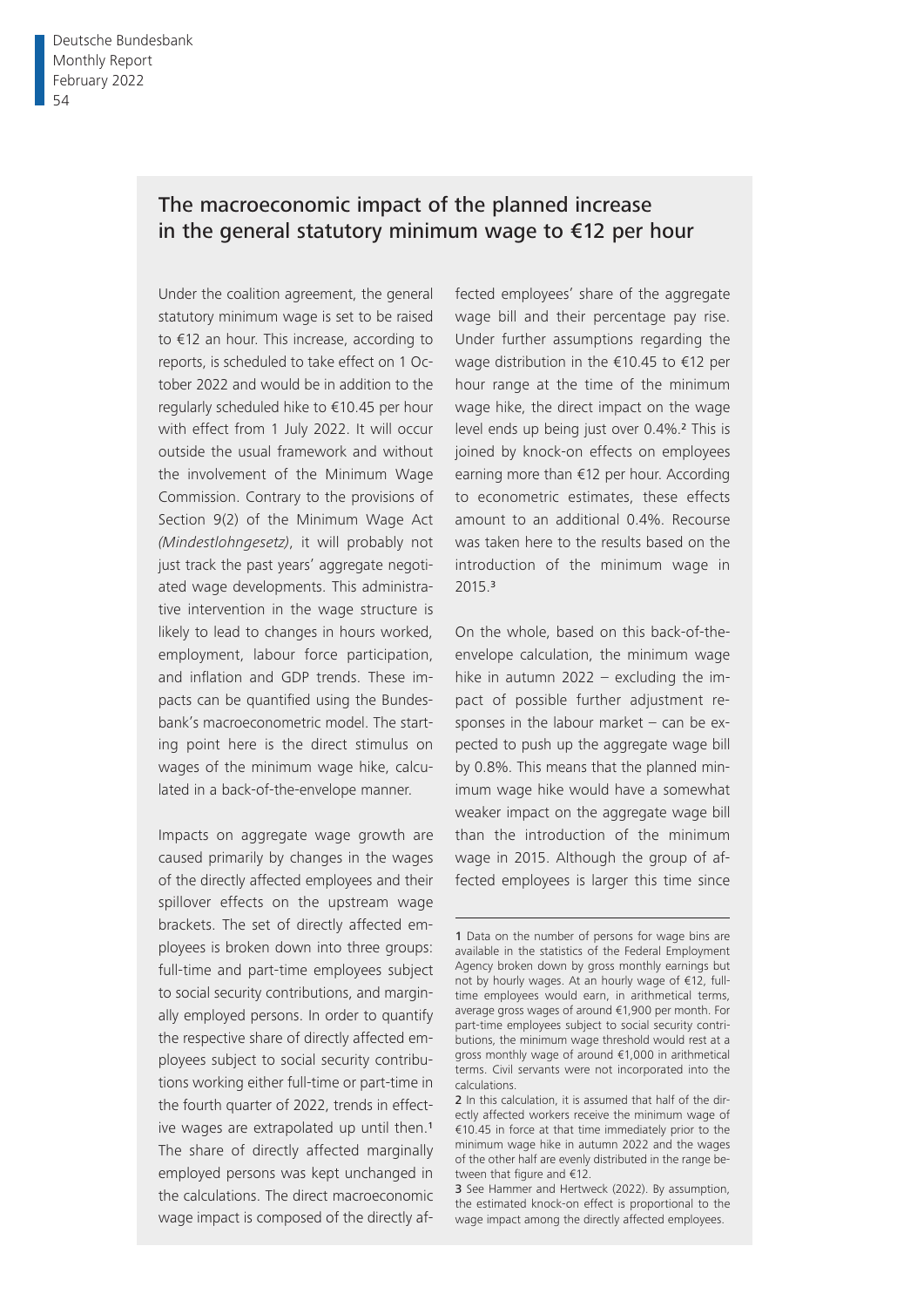the minimum wage bites more deeply into the wage distribution, the average percentage increase in gross hourly wages will probably be smaller than in 2015.

In order to quantify the macroeconomic impact of the minimum wage hikes, in simulations run using the Bundesbank's macroeconometric model, gross hourly wages were increased by 0.8% relative to the baseline, starting in the fourth quarter of 2022.4 Higher wage costs cause consumer prices to increase gradually. Annual average prices for 2024 are around one-and-a-halftenths of one percent above the baseline.<sup>5</sup> After four years, they are likely to be around one-quarter percent higher.<sup>6</sup> Another impact of the wage hike is that households see an increase in their disposable income and step up their real consumer spending.<sup>7</sup> Following the minimum wage hike, therefore, real gross domestic product initially rises marginally above the baseline. Higher domestic production costs, on the other hand, dampen price competitiveness. Real exports consequently fall below their initial level. This thus makes up for the small positive impact of domestic demand on gross domestic product.

The macroeconomic impacts of the minimum wage hike are based on the estimated elasticities of the macroeconometric model. Since the minimum wage hike was announced well in advance, the higher wage costs could be passed through to consumer prices more quickly than suggested by the model elasticities. In the current environment of higher inflation rates, firms' rising production costs could also be reflected in consumer prices more strongly than in the past.

### Impact of raising the minimum wage to €12\*

Deviation from the baseline (%)

| Item                         | 2023    | 2024    |
|------------------------------|---------|---------|
| Gross wages and salaries1    | $+0.84$ | $+0.89$ |
| Total number of hours worked | $-0.29$ | $-0.19$ |
| Real GDP                     | $+0.02$ | $-0.01$ |
| <b>HICP</b>                  | $+0.06$ | $+0.14$ |

\* Based on a simulation using the macroeconometric model and on an assumed increase in the minimum wage as of 1 October 2022. 1 Including endogenous feedback effects. Per hour worked.

Deutsche Bundesbank

<sup>4</sup> The size of the shock to gross hourly wages is derived from the 0.8% wage bill effect described above. Hours worked remain, by assumption, initially unchanged.

<sup>5 2024</sup> represents the end of the horizon of the Bundesbank's latest macroeconomic projections, which have been used as the baseline. See Deutsche Bundesbank (2021a).

<sup>6</sup> The long-run elasticity of consumer prices to wage changes of around 0.3 also corresponds more or less to the results presented in Deutsche Bundesbank (2019).

<sup>7</sup> Although, owing to the higher wage costs, firms reduce their demand for labour to a certain degree, this only partly makes up for the aggregated income effects via higher hourly wages.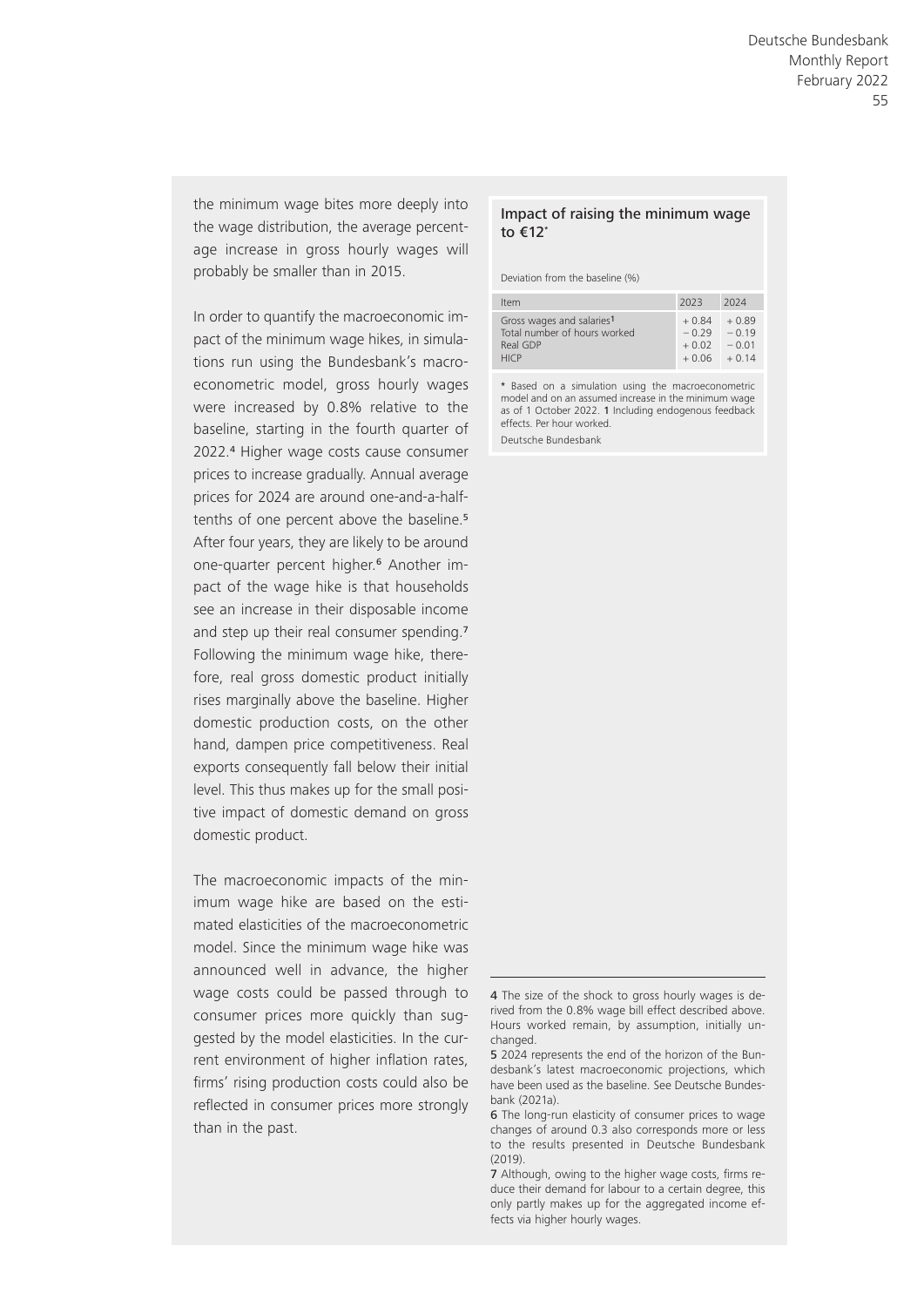

# Import, export, producer and

Source of unadjusted figures: Federal Statistical Office. **1** Producer price index for industrial products in domestic sales. **2** Harmonised Index of Consumer Prices. **3** Not seasonally adjusted. Deutsche Bundesbank

factor was that energy prices picked up substantially over the course of the year. Prices for non-energy industrial goods and services also accelerated unexpectedly sharply, especially from mid-year onwards. This was due to high price pressures in upstream stages of the supply chain resulting from pandemic-related supply bottlenecks, increased transport costs and higher commodity prices. Given the high demand, this was passed through to consumers. This meant that the rate excluding energy and food also rose significantly (from 0.7% to 2.2%). Overall, the rate of inflation in 2021 was above average, even excluding one-off effects such as the VAT base effect. By contrast, the of-

ficial consumer price statistics suggest that the increase in rents was similarly moderate as in the previous year, at 1.3% (for developments in housing prices in 2021, see the box on pp. 57 f.).

At the beginning of 2022, consumer price momentum picked up again substantially. Energy prices, in particular, rose strongly owing to considerably higher prices for gas and electricity, though prices of other HICP components also continued to rise on a broad basis. In a yearon-year comparison, the inflation rate therefore declined only relatively little, from 5.7% in December to 5.1% in January, despite the elimination of the VAT base effect.4 Core inflation, too, was still well above its long-term average in January, at 2.8%. In the coming months, inflationary pressures are likely to remain high, given the considerable price increases in upstream stages of the supply chain.

**Order books and outlook** 

German economic output is likely to contract markedly again in the first quarter of 2022. This is due to the resurgence of the pandemic caused by the Omicron variant. In contrast to previous waves of the pandemic, the services sector is unlikely to be the only sector to see activity impaired by containment measures and behavioural adjustments. In fact, working hours lost due to the pandemic could also have a distinctly dampening effect on economic out $put - in other sectors, too.<sup>5</sup> Nevertheless, posi$ tive effects are expected from the industrial

*High price increases continued on a broad front in January*

*In the first quarter of 2022, economic output is likely to contract markedly again*

<sup>4</sup> The Federal Statistical Office conducted its regular update of the HICP expenditure weights in January 2022. In view of the coronavirus pandemic, it again used more up-todate data sources than usual (see Federal Statistical Office (2022)). Overall, the changes were more moderate than a year earlier (see Deutsche Bundesbank (2021c)). This was evident, inter alia, in a smaller difference between the January HICP rate and the national consumer price index (CPI), which is designed such that weights are not updated (January rate: 4.9%).

<sup>5</sup> According to a flash poll conducted by the Association of German Chambers of Industry and Commerce (DIHK) among 370 firms, one in four firms recently reported suffering from considerable staff shortages. See Association of German Chambers of Commerce and Industry (DIHK) (2022).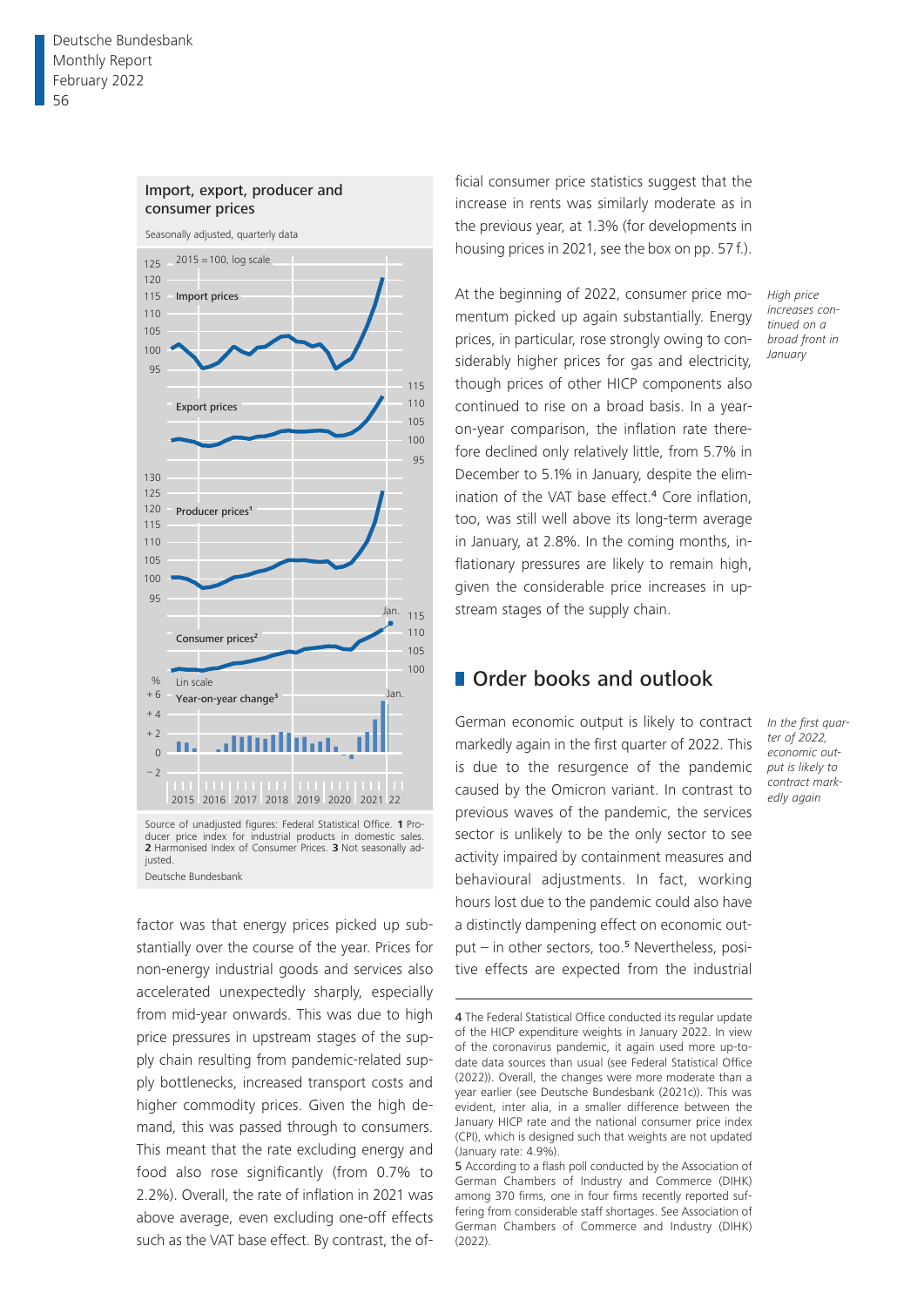# Housing prices in Germany in 2021

Housing price growth accelerated considerably last year, with housing in non-urban regions, too, likely to have become significantly more expensive. Alongside the price effects of the persistently high demand for housing, the costs of materials for new housing rose substantially owing to delivery bottlenecks, amongst other factors. Nonetheless, the housing supply grew strongly. Given weaker developments in some fundamentals, overvaluations in the housing market rose during the reporting year.<sup>1</sup>

In Germany as a whole, residential real estate prices rose by 11.3%, according to data provided by the Association of German Pfandbrief Banks (vdp). The housing price index of the Federal Statistical Office likewise rose strongly on an average of the first three quarters of 2021, at 10.6% over the same period a year earlier. Hypoport AG's Europace house price index (EPX) likewise indicates strong rates of increase in housing prices in 2021, at 12.8%. All three indicators are thus showing the highest rate of price increase since the beginning of the recent upswing in the residential property market.

In 2021, housing prices in urban areas rose perceptibly. According to calculations based on bulwiengesa AG data for 127 German towns and cities, prices were up by 7%, thus picking up at a somewhat accelerated pace relative to the two previous years, in which growth rates had moderated. In the seven major cities, the rate of price increase was only slightly higher, at 7½%.2 According to vdp data, too, housing inflation picked up in the seven major cities, but was below that of Germany as a whole.

There was hardly any acceleration in the increase in rents for new tenancies in the reporting year. Calculations based on bulwiengesa AG data indicate a 2½% rise in the price of rents for new tenancies in towns and cities. In the seven major cities, rents rose only marginally faster, at 2¾%. According to vdp data, rents for new lettings in Germany as a whole picked up somewhat more sharply than in the seven major cities.

The key determinants of demand in the housing market developed only moderately in the reporting year. Disposable income rose by a modest 1.8% after hardly rising at all in 2020. However, there are few signs of economic growth remaining permanently stunted by the pandemic, and the labour market has thus far rebounded quickly and strongly from the coronavirus crisis.<sup>3</sup> The interest rate on mortgage loans averaged across all lock-in periods remained virtually unchanged at its all-time low of 1.3% in 2021. Adjusted for longer-term inflation expectations, the interest rate dropped marginally, following two years in which it had already moved slightly into negative territory. Since income growth lagged behind property price rises and interest rates provided no meaningful relief, affordability deteriorated in light of the sharp rise in prices.<sup>4</sup>

Expansion of the housing supply made progress in the reporting year, though the pace was curbed by pandemic-induced bottlenecks in deliveries of intermediate goods. Shortages of commodities and building materials drove up the costs of materials for

<sup>1</sup> This box deals with residential property price developments in the context of the real economy. For more on the financial stability aspects of residential real estate financing, see Deutsche Bundesbank (2021d).

<sup>2</sup> The seven major cities are Berlin, Cologne, Düsseldorf, Frankfurt am Main, Hamburg, Munich and Stuttgart.

<sup>3</sup> See Deutsche Bundesbank (2021e).

<sup>4</sup> See the Bundesbank's system of indicators for the German residential property market, which is available at https://www.bundesbank.de/en/statistics/sets-ofindicators/system-of-indicators-for-the-germanresidential-property-market/system-of-indicators-forthe-german-residential-property-market-795268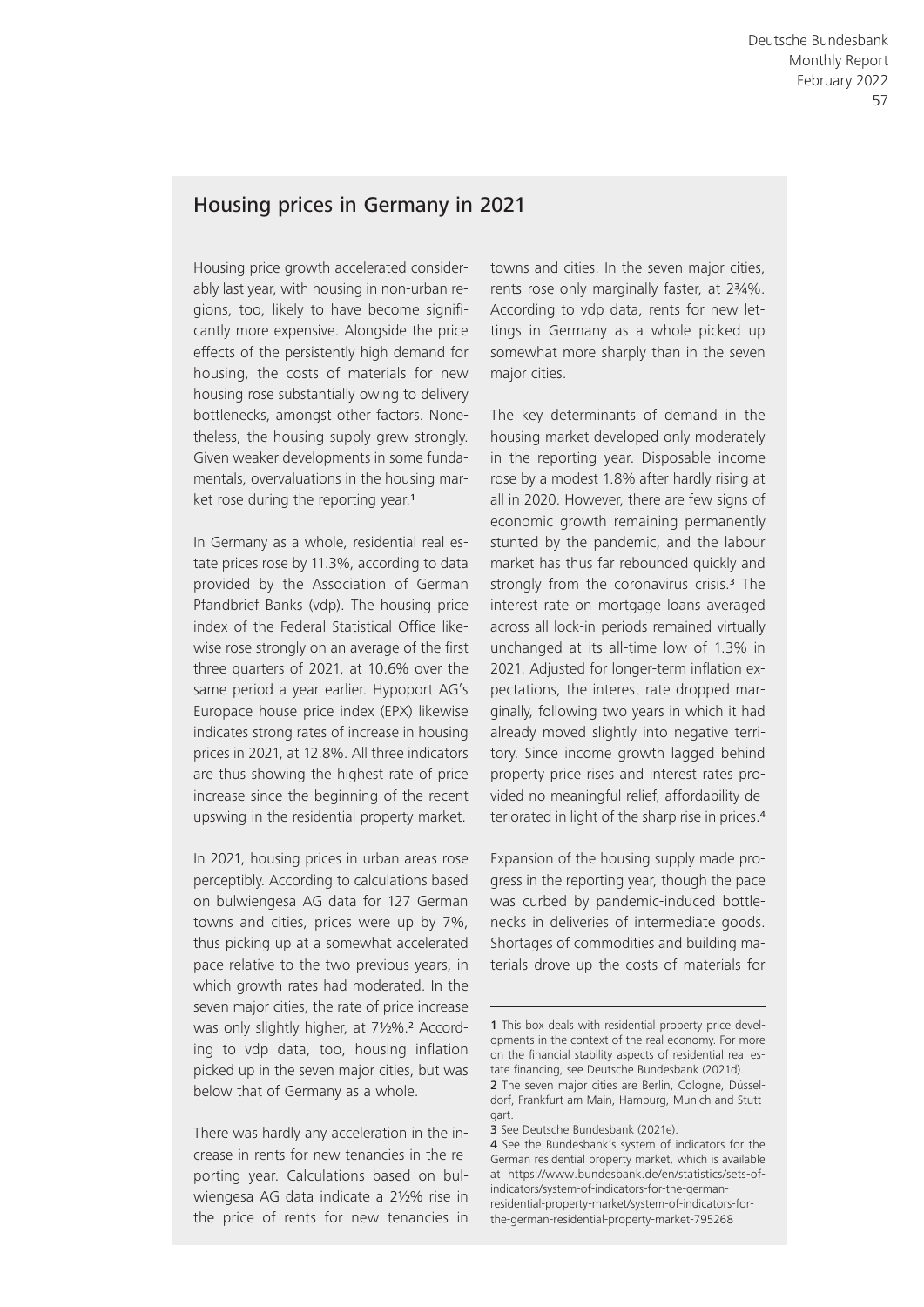

**1** Weighted by transaction. Bundesbank calculations based on price data provided by bulwiengesa AG. **2** Berlin, Cologne, Düsseldorf, Frankfurt am Main, Hamburg, Munich and Stuttgart.

Deutsche Bundesbank

construction work by a massive 13.4% in the third quarter of 2021 as compared to the same period a year earlier. Calculated excluding value added tax (VAT), construction prices in the reporting year rose at a highly accelerated rate of 7.7%.<sup>5</sup> Despite the bottlenecks in the construction sector, the additional supply is likely to reach the previous year's number of building completions, when just under 310,000 housing units were added. At an estimated 380,000, the number of construction permits was higher than a year earlier.

Housing price overvaluations increased in the reporting year. Owing to the, in some cases, still uncertain longer- term impacts of the pandemic – such as on disposable incomes – and looking at the exceptionally strong rises in construction prices, assessing housing prices is currently fraught with a particularly great degree of uncertainty. According to current estimates, in 2021 real estate prices in urban areas were between 15% and 40% above the level suggested by the socio-demographic and economic fundamentals.<sup>6</sup> In the reporting year, the pricerent ratio for housing units in towns and cities was just over 30% above its longerterm mean, and in the seven major cities, around 40% above its longer-term mean. According to evaluations of the indicators that are currently available for the reporting year, price deviations were up considerably for Germany as a whole, too. Both in terms of the price-income ratio and according to estimation results for the long-run relationship between real estate prices, incomes and interest rates, housing prices in Germany stood at between 20% and 35% above the benchmark.<sup>7</sup>

5 Including the VAT hike in January 2021, construction prices rose by 9.1% in the reporting year.

<sup>6</sup> For an explanation of the underlying panel estimation approach used, see Deutsche Bundesbank (2020a).

<sup>7</sup> For an explanation of the valuation approaches used, see Deutsche Bundesbank (2020b).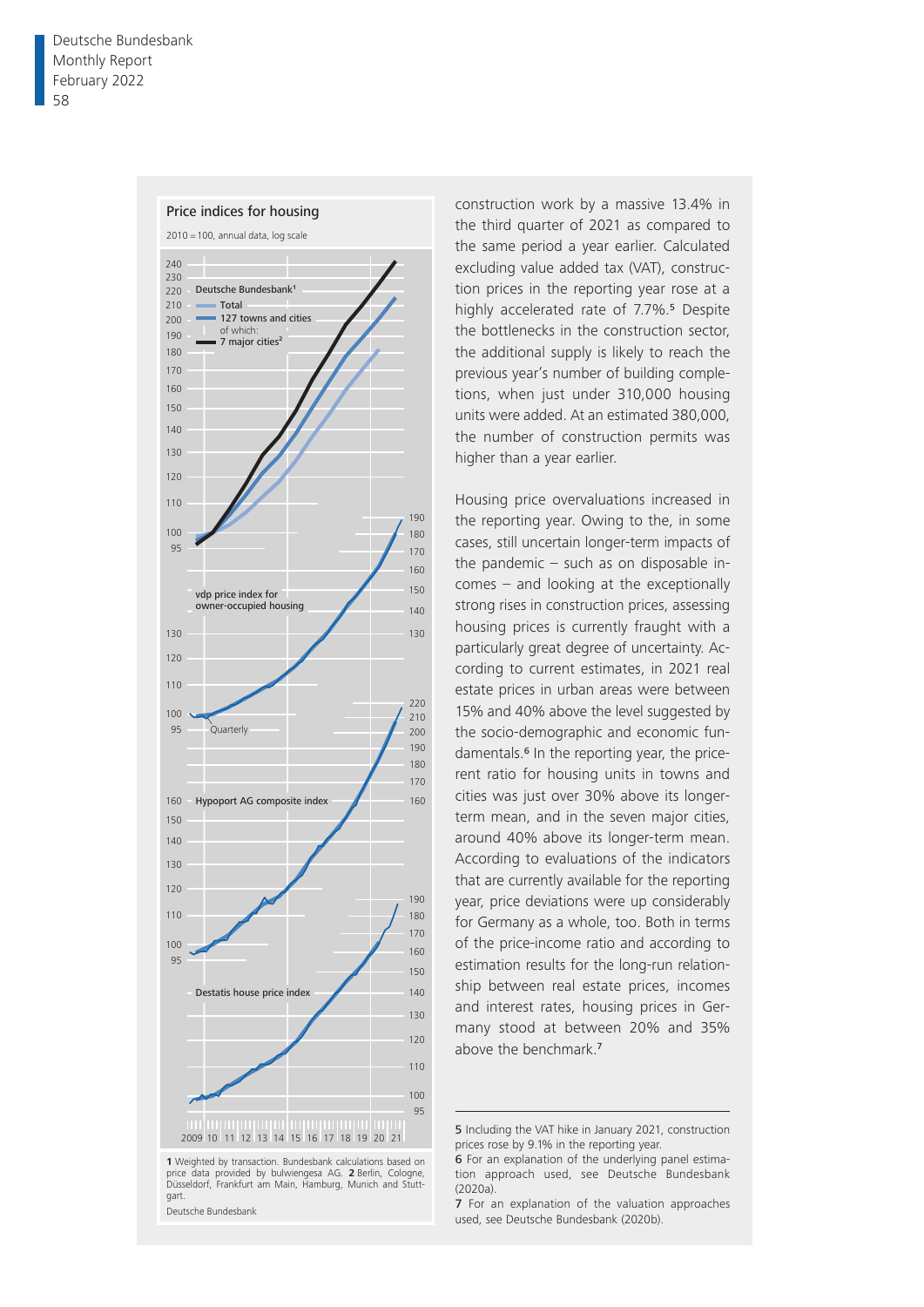sector. Here there are signs of a further easing of supply bottlenecks, and demand for industrial products remains high. The percentage of manufacturing firms to see output curtailed by delivery bottlenecks according to ifo Institute surveys declined distinctly in January. Manufacturing firms also had markedly higher production plans and export expectations than in the fourth quarter of 2021.

*Sentiment among businesses recently improved again for the first time in some time*

The ifo business climate index picked up again somewhat in January, for the first time since mid-2021. Business expectations even improved significantly in most sectors. They fell short of the average for the fourth quarter only in the main construction industry. By contrast, businesses took a worse overall view of the current business situation than a quarter earlier, with only manufacturing bucking this trend. The main reason for the muted assessment of the situation in the services sector and in wholesale and retail trade is likely to be the rise in infection rates as a result of the Omicron wave. In manufacturing, meanwhile, a let-up in disruptions to supply chains is likely to have had a positive impact.

*Industrial orders down due to a lack of large orders but still at a high level*

Industrial orders fell steeply on the quarter in the fourth quarter of 2021, mainly because relatively few large orders were received. Excluding large orders, however, demand rose slightly. Broken down by sector, the volume of orders received by manufacturers of capital goods dropped steeply. Demand for motor vehicles and motor vehicle parts rose markedly, however. Orders of intermediate goods fell slightly. By contrast, new orders received by producers of consumer goods rose sharply. Broken down by region, demand from noneuro area countries fell significantly. Domestic orders dropped slightly. The inflow of orders from the euro area picked up slightly. Despite the decline, industrial orders were still considerably higher than the pre-crisis level measured in the fourth quarter of 2019. Especially when compared with industrial output, which is still well below its pre-crisis level, demand for German industrial goods remains high. The reach

### Demand for industrial goods and construction services

Volumes, 2015 = 100, seasonally and calendar adjusted, quarterly data



Source of unadjusted figures: Federal Statistical Office. **1** Only calendar adjusted. Deutsche Bundesbank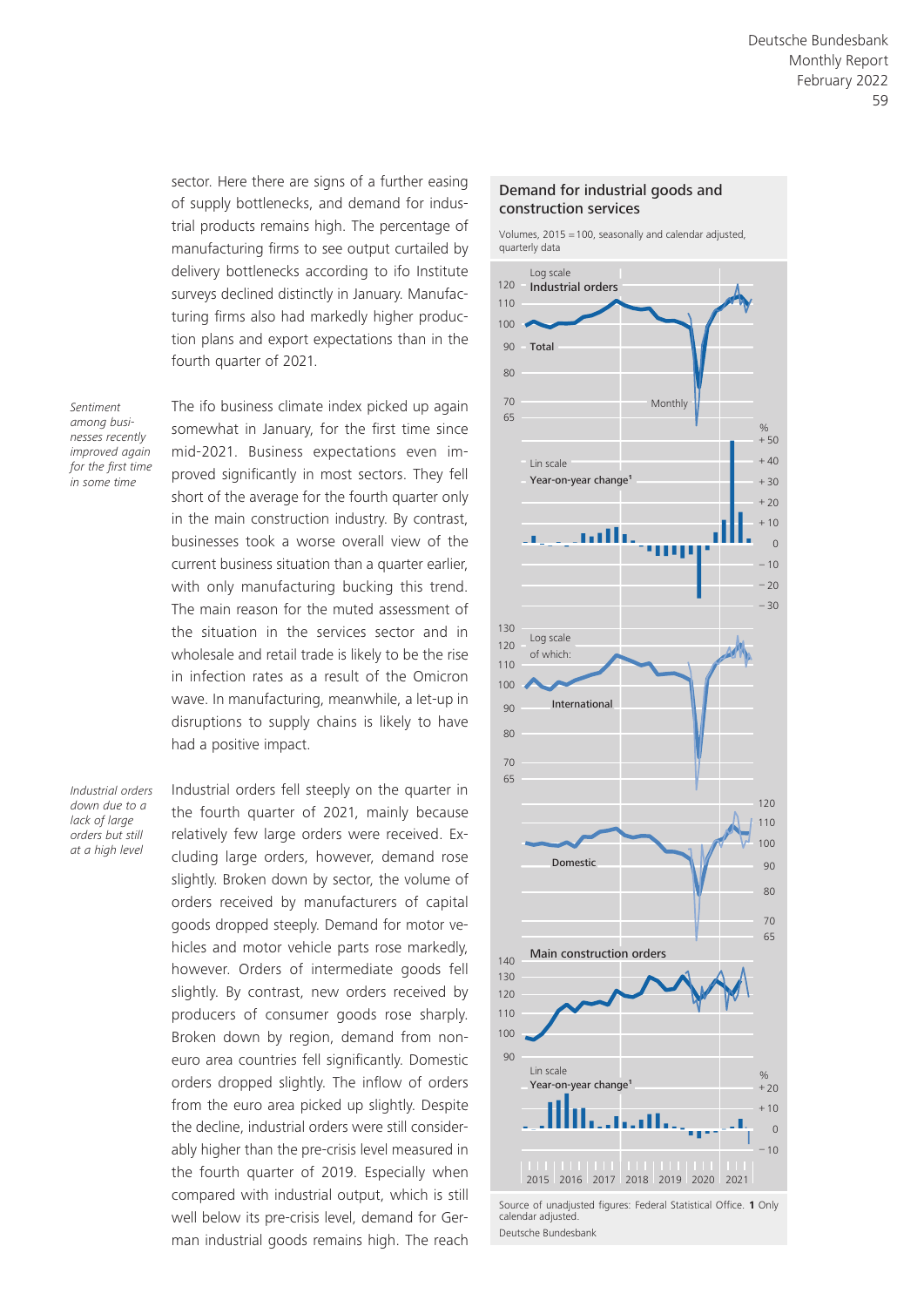of the order books in manufacturing marked a new record high in January 2022, according to ifo Institute survey results.

*Construction industry remains at capacity limit*

The construction industry was likely still operating at its capacity limit at the beginning of the year. New orders in the main construction industry were down significantly in October and November – the latest months for which figures are available – compared with the strong third quarter. Whilst incoming orders in public building construction rose smartly, orders fell substantially in commercial building construction and in housing construction. Incoming orders in the civil engineering industry rose somewhat. Building permits also declined somewhat from a high level. Nonetheless, the reach of the order books in the main construction industry attained a new high in January, according to ifo Institute survey data. Utilisation of equipment and machinery increased further and was consequently even further above its long-term average. The percentage of enterprises whose construction activity was hampered by a lack of staff or materials declined of late, but was still very high in a longterm comparison.

Household final consumption expenditure is *Pandemic con*likely to fall again in the first quarter. Private owners registered considerably more vehicles in January than in the fourth quarter. Nonetheless, consumer sentiment remained depressed during the reporting period, according to the results of a GfK survey. Consumption of highcontact services continues to be dampened by the pandemic. The high rates of price increase are also likely to be weighing on private consumption.

In light of very strong demand, the German economy is likely to rebound robustly in the second quarter, provided the pandemic sub-*second quarter,*  sides and supply bottlenecks continue to ease. *fundamental*  Therefore, the economic outlook appears only *tory of the Ger*marginally less favourable from today's perspective than anticipated in the December 2021 projections despite the heightened burdens as a result of the pandemic and the high inflation rate.<sup>6</sup> While GDP growth is likely to be markedly lower in 2022, the fundamental upward trajectory of the German economy is not in doubt.

*tinues to weigh on private consumption in the first quarter*

*GDP likely to pick up sharply again in the upward trajecman economy as described in the December projection not in doubt*

6 See Deutsche Bundesbank (2021a).

### **List of references**

Association of German Chambers of Commerce and Industry (DIHK) (2022), Immer mehr Unternehmen erwarten im Februar personelle Engpässe, report of 5 February 2022, https://www.dihk. de/de/immer-mehr-unternehmen-erwarten-im-februar-personelle-engpaesse-65144, accessed on 8 February 2022.

Deutsche Bundesbank (2021a), Outlook for the German economy for 2022 to 2024, Monthly Report, December 2021, pp. 17-43.

Deutsche Bundesbank (2021b), The German economy, Monthly Report, November 2021, pp. 51-62.

Deutsche Bundesbank (2021c), One-off effects relating to COVID-19 in the HICP in 2021, Monthly Report, February 2021, pp. 63-66.

Deutsche Bundesbank (2021d), Situation in the household sector, Financial Stability Review 2021, November 2021, pp. 29-35.